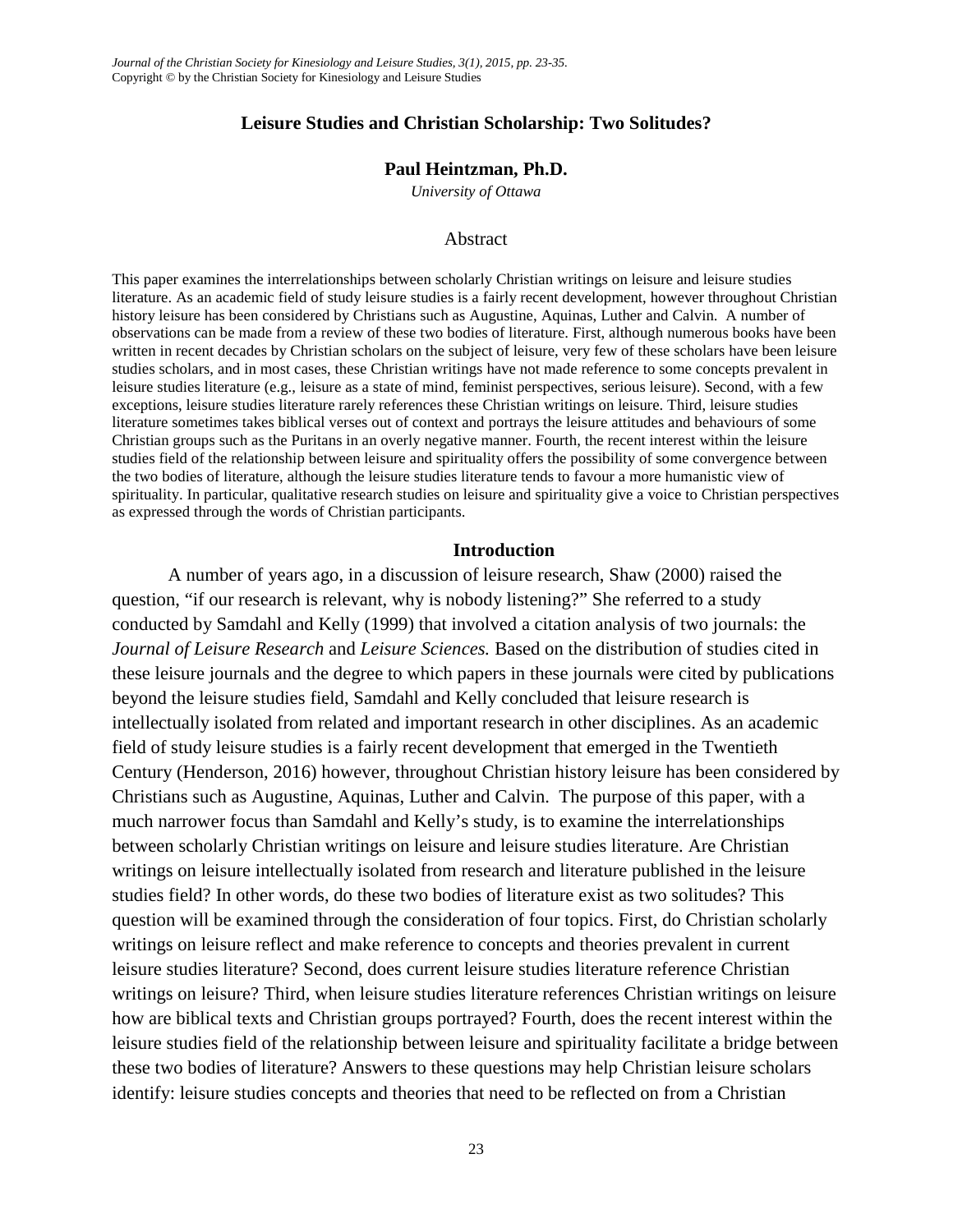perspective, leisure studies literature that needs to be critiqued from a Christian perspective, and areas of commonality that provide opportunities to make bridges between the two bodies of literature.

# **Contemporary Christian Scholarship on Leisure**

Although Christians have reflected upon leisure for centuries, since 1950 Christians have begun to develop a more thorough philosophy of leisure. Foundational work was done in the mid-twentieth century by Roman Catholic theologian and philosopher Josef Pieper (1952) in *Leisure: The Basis of Culture* that described leisure as an attitude of mind and a condition of the soul that is rooted in divine worship. The 1960s witnessed two books written by American Protestants. Robert Lee (1964), in *Religion and Leisure in America* illustrated how human time and God's eternity are connected in the Christian use of leisure while Rudolf Norden's (1965) book *The Christian Encounters the New Leisure* argued that Christian vocation encompasses both God's call to leisure and to work.

Christian reflections on leisure were more prevalent in the 1970s and the 1980s perhaps because of the prediction at that time of a leisure society that has not really materialized. Gordon Dahl (1972), a Lutheran campus minister who wrote *Work, Play and Worship in a Leisure Oriented Society* conceived of leisure as a qualitative aspect of human life; a Christian experiences leisure when one comes into complete awareness of the freedom one has in Christ. David Spence (1973) in *Theology of Leisure* suggested "leisure is the opportunity and capacity to experience the eternal, to sense the grace and peace which lifts us beyond our daily schedules" (pp. iv, v). Harold Lehman (1974), a Mennonite scholar who wrote *In Praise of Leisure* saw leisure as God's gift that takes on many different dimensions. Writing on the related topic of play, theologian of culture Robert Johnston (1983) in his book *The Christian at Play* stated that the style of life God intended for us included both work and play in a crucial balance and creative rhythm. Jeanne Sherrow (1984), a leisure studies scholar, in her book *It's About Time: A Look at Leisure, Lifestyle and Christianity*, maintained that leisure is time that God has given Christians to make a difference in themselves, in day-to-day living, in relationships and in the world. John Oswalt (1987), an Old Testament scholar, explored leisure through the themes of creation, grace, freedom, worship and the Christian's calling in his book *The Leisure Crisis: A Biblical Perspective on Guilt-Free Leisure*. Leland Ryken (1987), in *Work and Leisure in Christian Perspective* emphasized leisure primarily in terms of recreation or leisure activity and within a rhythm to life that involves a balance of work and leisure. Roman Catholic theologian Leonard Doohan (1990), in *Leisure: A Spiritual Need,* argued that leisure is a spiritual attitude that must be integrated into every aspect of our lives in order to make us more fully human and more fully Christian.

Since 1990, there have been fewer books written on Christian perspectives of leisure. Ryken's 1987 book was revised and republished in 1995. A collection of academic essays on a range of leisure topics presented at the annual conference of what is now called the Christian Society for Kinesiology and Leisure Studies was published in 1994 and republished in 2006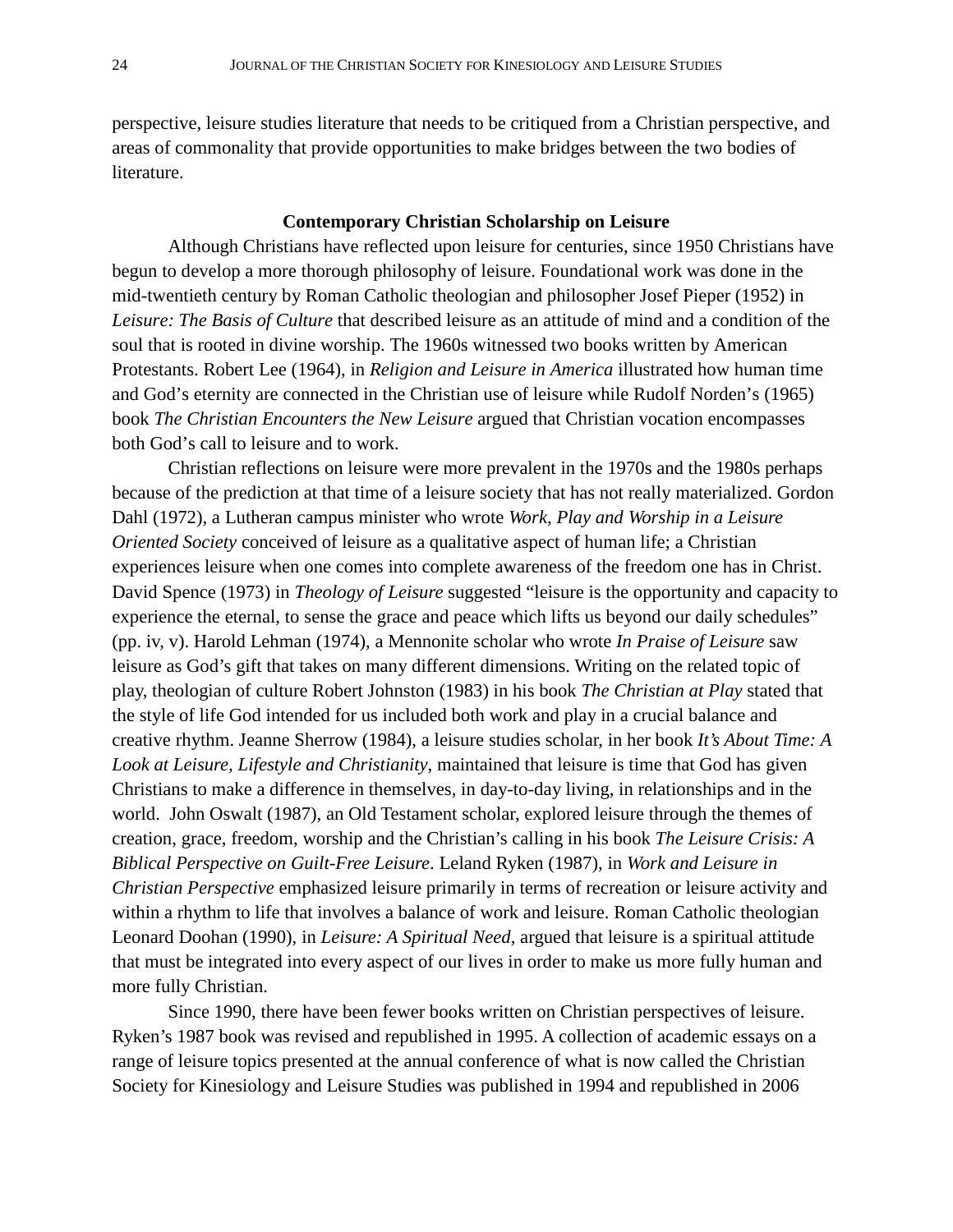(Heintzman, Van Andel, & Visker). In 2004 British churchman Graham Neville published *Free Time: Towards a Theology of Leisure* comprised of eight essays that offer a theological reassessment of leisure based on the expansion of free time in contemporary society.

When we examine this list of Christian books on leisure, and also include more popular books (e.g., Hansel, 1979) and books on a theology of play (e.g., Berryman, 1991; Moltmann, 1972; Neale, 1969; Rahner, 1972) only one book, *It's About Time* by Jeanne Sherrow (1984) was by a leisure studies scholar. In Heintzman, Van Andel and Visker's (1994) edited book of conference papers, only six of 20 chapters are by leisure scholars. Furthermore these Christian writings tend to focus on traditional concepts of leisure such as time and leisure activity and have not made reference to concepts prevalent in the leisure studies literature over the last couple of decades. There has been very little Christian reflection on the social psychological concept of leisure as a state of mind, including the concept of flow, or even connections made between Christianity and this understanding of leisure that dominated the leisure studies field in the 1980s and 1990s and is still very prevalent today. There has also been little Christian reflection on the very popular concept of serious leisure and the related concepts of casual and project-based leisure that have been introduced by Robert Stebbins (1982, 1997, 2005) in recent decades and that have been used extensively in social science research.

In addition, there has been little, if any, Christian reflections on feminist leisure perspectives that have been very popular within leisure studies for slightly more than two decades. Of the more recent Christian writers on leisure, Ryken (1995) discussed the feminist work ethic but not feminist leisure. Heintzman, Van Andel and Visker's (1994) edited volume on *Christianity and Leisure* had little, if anything, on feminist leisure. In his book *Free Time: Towards a Theology of Leisure,* Neville (2004) correctly observed that the unique situation of women had not been adequately documented in leisure literature. He wrote critically of a book edited by Barrett & Winnifrith (1989) on the philosophy of leisure for which all nine contributors were male and which did not include any specific discussion of the uniqueness of women's leisure. He went on to ask whether there is any Christian judgment on this and the yearning of many women to change this situation. However Neville's comments on feminist leisure are limited to a few paragraphs at most. When we consider the over a dozen books on Christianity and leisure identified in the above paragraphs, only one was written by a woman.

### **Reference to Christianity in Leisure Studies Literature**

With few exceptions, leisure studies literature rarely references the above mentioned Christian writings on leisure. According to Google Scholar (2015) Ryken's (1987/2002) book *Work and Leisure* has been cited 35 times with 7 of these citations by leisure scholars. Ryken's (1995) follow-up book *Redeeming the Time* has been cited 32 times with 5 citations by leisure scholars. Meanwhile Neville's (2004) book: *Free Time: A Theology of Leisure* has been cited eight times with four citations by leisure scholars. Most of the citations of these Christian leisure studies books by leisure scholars are by Christian leisure scholars. There are a couple of exceptions. One is Pieper's (1952) book, *Leisure: The Basis of Culture* that is widely referenced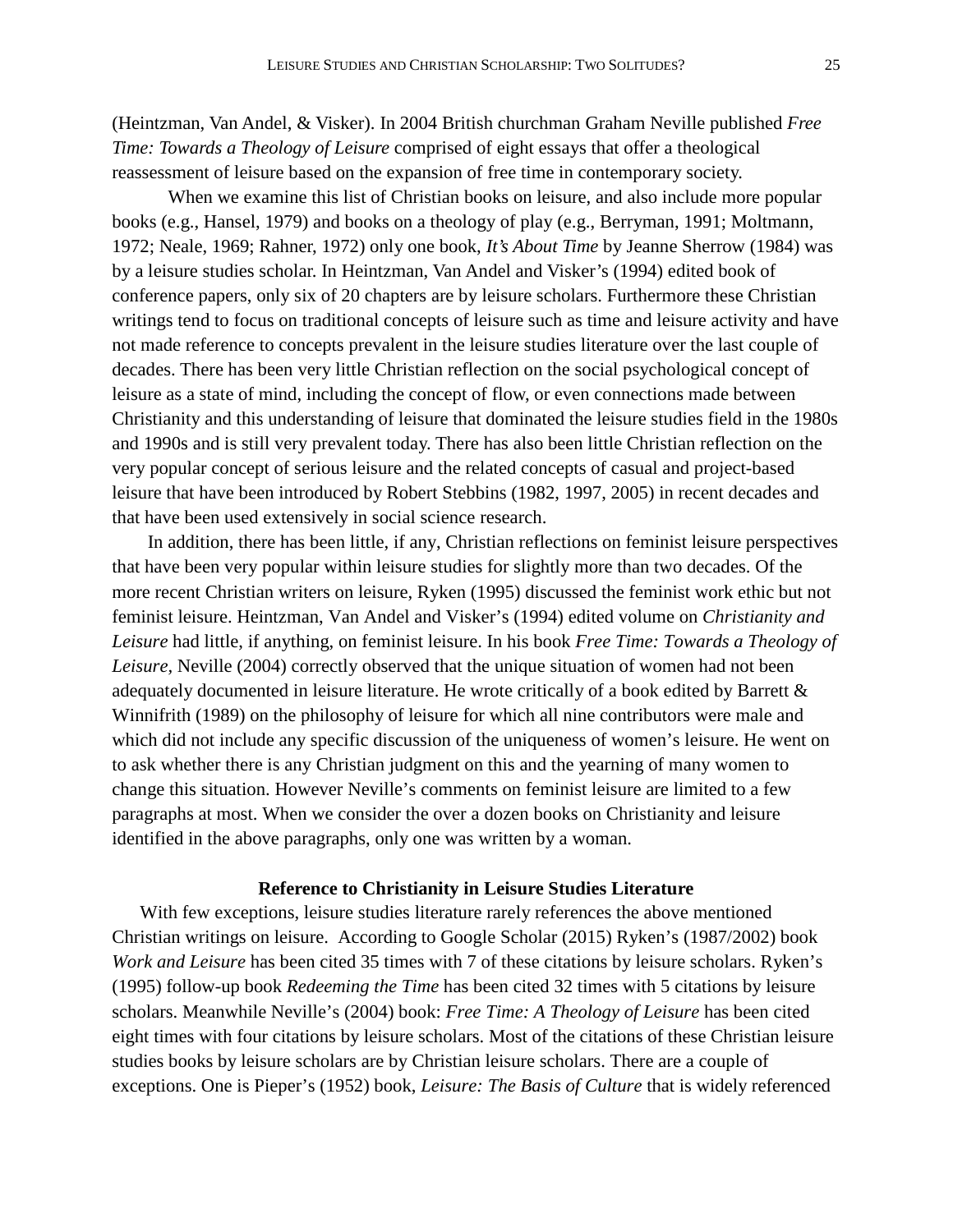often with a quotation of his description of leisure as "an attitude of mind, a condition of the soul...a receptive attitude of mind, a contemplative attitude..." (pp. 40, 41). According to Google Scholar (2015) this book has been cited 843 times. Pieper's work is considered a classic within the leisure studies field and his definition of leisure is frequently quoted in leisure studies literature, yet there is little explanation of his definition of leisure within the context of his Christian theology or the 20 centuries of Christian tradition which shaped his understanding of leisure. What is less recognized is that Pieper's understanding is consistent with many other Roman Catholic writers from Aquinas to the present day writers such as Doohan (1990) and others (Billy, 2001; DuBay, 1999; O'Rourke, 1977; Steindl-Rast, 1984; Teaff, 1994). Although Pieper's book is for the most part received favourably within the leisure studies field, one exception is Hemingway (1996), a leisure studies scholar, who is critical of the Pieper's spiritual conceptualization of leisure as he sees it as a subjective, internal mental experience that does not place leisure against the political and social structures of modern western society. However, Pieper makes it clear that his view of leisure is not just internal but is the basis of culture.

The other Christian book mentioned above that is referenced more widely, especially in the past, is Lee's (1964) *Religion and Leisure in America* which has been cited 62 times according to Google Scholar (2015). The remainder of the Christian books are not well known within the leisure studies community.

# **Christianity Portrayed in Leisure Literature**

Leisure studies literature sometimes takes biblical verses out of context and portrays the leisure attitudes and behaviours of some Christian groups in an overly negative manner. The following are two examples.

# **2 Thessalonians 3:10**

Current leisure textbooks sometimes quote 2 Thessalonians 3:10 to illustrate and explain a biblical view of work. For example, Henderson, Bialeschki, Hemingway, Hodges, Kivel and Sessoms (2001) directly quote part of this verse, "If any would not work, neither shall he eat," to support their statement that "Diligent work is praised as a virtue in several Biblical passages" (p. 112). While Henderson et al. make reference to one other verse (1 Thess. 4:11), the partial quotation of 2 Thessalonians 3:10 is the only direct quotation they make from the biblical record to support their statement. In a more recent textbook, Henderson (2014) begins with the same statement that "Diligent work is praised as a virtue in several Biblical passages" (p. 106) and then gives the saying "If any would not work, neither shall he eat" as the only example. In a discussion of Christianity and work, Goodale and Godbey (1988) do not reference or directly quote 2 Thessalonians 3:10 but they allude to it in a paraphrase: "And Paul, in his missionary work, was quite clear; if you want to eat, then you must work," and then incorrectly attribute to Paul the phrase from Genesis "From the sweat of thy brow…" (p. 33). In a discussion of the Judeo-Christian view of leisure, Sylvester (1999) also quotes this verse, and includes the two subsequent verses as well: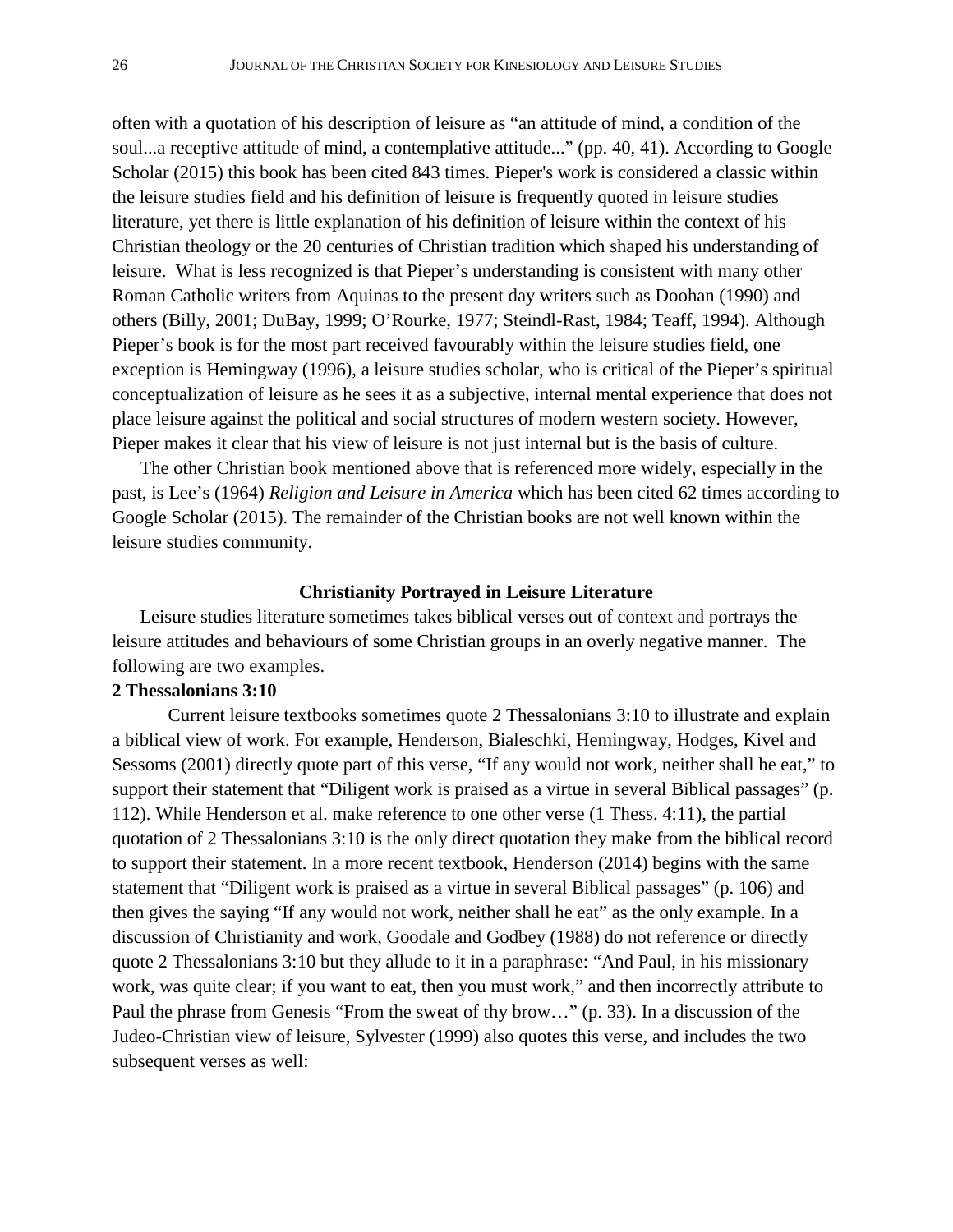If any would not work, neither should he eat. For we hear that there are some who walk among you disorderly, working not at all, but are busybodies. Now them that are such we command and exhort by our Lord Jesus Christ, that with quietness they work, and eat their own bread. (3:10-13). (p. 24)

Neither Henderson et al., Goodale and Godbey, nor Sylvester, explain the context of this passage. While Sylvester does make reference to, and quotes, other biblical passages, the majority of these refer to God's work (Gen. 2:2, 1 Cor. 3:10, Psalm 7:28, Psalm 22:24) or what we would commonly refer to today as spiritual activities (1 Cor. 3:9 Matt. 4:19).

The saying "If any would not work, neither shall he eat" from 2 Thessalonians 3:10 has no doubt been quoted out of context by Christians (e.g., Falwell, 1980) as well as the above-mentioned leisure scholars. This saying occurs in a very specific context where the original readers had a confused understanding of eschatology and expected the immediate return of Christ (Heintzman, 2005). Therefore direct applications of this verse to other contexts require caution. If it is not put into its historical and literary context, the saying definitely suggests a strong work orientation and even sounds overly harsh and callous to contemporary readers including leisure studies students who may not be familiar with biblical texts. It is important to understand this verse within its original context and within the total biblical teaching on work which is conditioned by other biblical elements suggestive of leisure (Heintzman, 2005). Such consideration is especially needed in today's society when students have little familiarity with biblical texts. Furthermore, summaries of biblical themes are more helpful than the quotation of isolated verses when explaining biblical concepts such as work.

# **The Puritans**

In an excellent study published in 2009, Karl Johnson evaluated "several of the most commonly used American introductory textbooks in the field of recreation and leisure studies with respect to their historical treatment of colonial recreation and the Puritans in the United States" (p. 31). He concluded that "most of these texts contain numerous errors with respect to both recreation legislation and recreation practice, effectively perpetuating an ahistorical image of the dour Puritan" (p. 31).

The dour Puritan, it is suggested, functions as a "myth"—i.e., an essentialized narrative that castigates the story's characters in order to serve the storyteller's present purposes. The Puritans thus function as a proxy for those who continue to advocate instrumental or oppositional recreation ethics, and as a foil to those authors advocating a more expressivist ethic. (p. 31)

Johnson suggested "that this reductivist myth is not only a disservice to our historical understanding of the past, but also to the complexities and nuances of recreation ethics more generally" (p. 31).

Johnson (2009) found that of the eight textbooks reviewed, "some... have more problems than others...but only one… even acknowledges that Puritan historiography and colonial recreation is complex or contested territory" (p. 48). He concluded that "the majority of them do a disservice to the past and arguably are miseducative" (p. 48).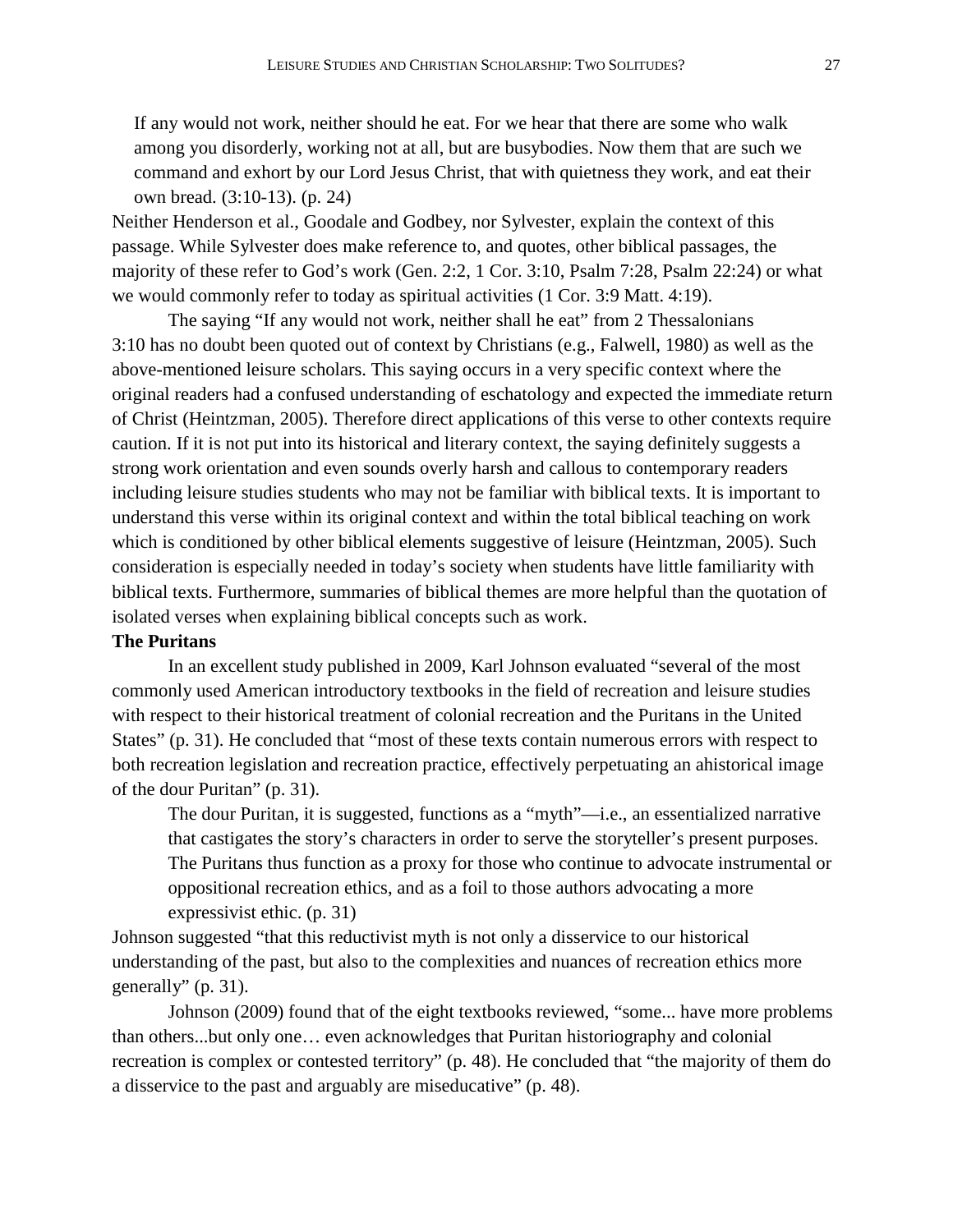An introductory textbook published in 2013 perpetuates the miseducation that Johnson (2009) summarized. In regards to recreation in early New England it is stated that "Although the settlement in New England also had to fight for its survival, its settlers were Calvinists escaping persecution in Europe. All forms of recreation were illegal, and the Puritan ethic restricted social activities" (O'Sullivan, 2013, p. 27). To state that "all forms of recreation were illegal" is simply inaccurate. Elsewhere in the same chapter, it was written "The reformer John Calvin believed that success on earth determined your place in heaven. With that in mind, extraordinary hard work and lack of leisure time were signs of great success" (p. 25). A reading of chapter four titled "The original Protestant Ethic" in Ryken's (1987) *Work and Leisure in Christian Perspective* makes clear that this is one of many misconceptions of the original Protestant Work Ethic.

One exception of the treatment of Christian perspectives is Charles Sylvester's (1999) book chapter titled "The Western Idea of Work and Leisure: Traditions, Transformations and the Future." Compared to other textbooks, Sylvester, who advocates an Aristotelian understanding of leisure, provides not only a more thorough discussion but also a much more balanced perspective on the Judeo-Christian view of work and leisure. In fact, he draws upon Ryken's (1995) book *Redeeming the Time.* However such exceptions are few and far between.

### **Recent Interest in Spirituality by Leisure Studies Scholars**

In the last two decades there has been an increasing openness to spirituality within the leisure studies field. Heintzman (2010) has observed that the renewed interest in spirituality may be seen as the recognition of spiritual need and an opportunity for introducing Christian spirituality and the Christian spiritual tradition of leisure, although there are also some concerns. First, there is a need to expand the "interiority" of contemporary discussions of leisure and spirituality and to emphasize transcendence. Second, contemporary discussions of leisure and spirituality often focus on the inner self with little discussion of relationships with others or of community. Third, there is a need to go beyond spiritual experience to spiritual well-being. Fourth, the majority of theoretical reflection and empirical studies on leisure and spirituality has involved nature-based recreation and spirituality. Research is needed on leisure and spirituality in all settings. Fifth, the majority of studies on leisure and spirituality have been small-scale qualitative studies. More quantitative research is needed. Sixth, there is a need within the leisure studies field to make connections with 20 centuries of Christian spirituality. While there are a number of areas of concern in current study of leisure and spirituality that Christians need to be aware of and which they need to critique, they should welcome the increasing popularity of this topic. Christians have an opportunity to affirm what is valid in current discussions on the topic, to build upon what is valid, and to enter into dialogue with others.

Of particular relevance to this paper is the sixth concern identified above. The spiritual conceptualization of leisure is not exclusively a  $20<sup>th</sup>$  century insight; long before leisure studies became a program of study in the modern university, leisure was associated with spirituality. For example, both Augustine and Aquinas saw the contemplative life, the life of leisure, as important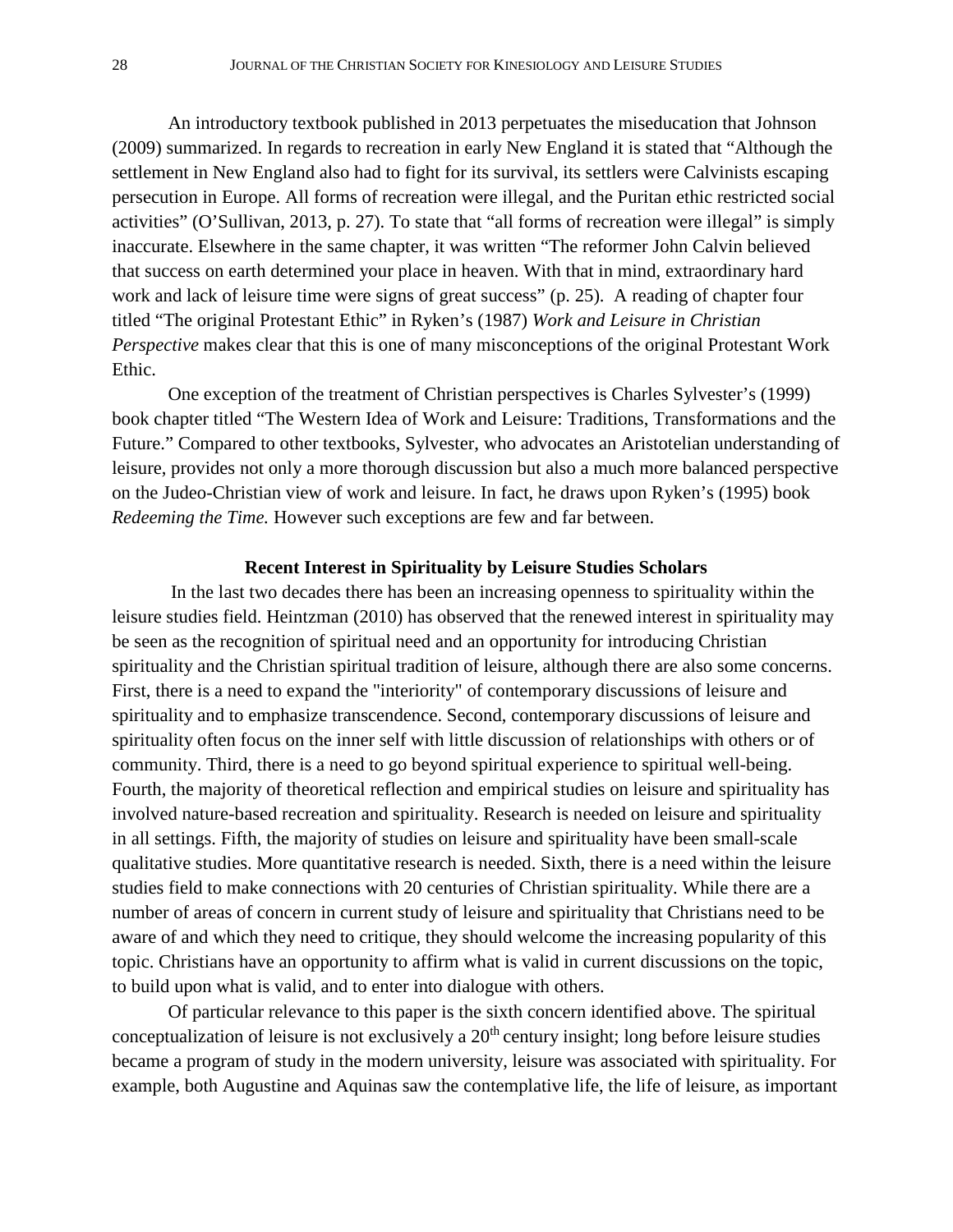and essential to the spiritual life. Augustine made the distinction between an active life (*vita activa*) and a contemplative life (*vita contemplativa*). Both the active and contemplative lives were good, but the latter life was given higher status: "If no one lays the burden upon us, we should give ourselves up to leisure (*otium*) to the perception and contemplation of truth" (Augustine as quoted in Marshall, 1980, p. 7). Thomas Aquinas (1225-1274) also used Augustine's distinction of the *vita contemplative* and *vita activa*. He located Aristotle's notion of leisure and contemplation in the beatific vision of God (Owens, 1981). Both lives were accepted, but the contemplative life was truly free while the active life was restricted by necessity: "the life of contemplation" was "simply better than the life of action" (Thomas Aquinas as quoted in Marshall, 1980, p. 8). An important theme of monastic life was that of leisure (Leclerq, 1982); *otium* came to be "fused with the contemplative life within monasteries and continued to have an association with learning" (Arnold, 1980, p. 131).

The history of Christian spirituality has much to contribute to the present study of the relationship between leisure and spirituality yet this tradition is largely ignored. In fact, some present day findings on leisure and spirituality merely confirm what has been known throughout the history of Christian spirituality (Heintzman, 2011). At least eight processes that link leisure and spirituality have been identified through empirical research (Heintzman, 2009b). Spirituality is facilitated through: leisure that creates *time and space;* a *balance of work and leisure* in life, in contrast to busyness; leisure settings of *personal or human history;* an *attitude* of receptivity, gratitude and celebration during leisure; opportunities in leisure to experience *nature* and develop a relationship with it; *being away* to a different environment; *solitude* within leisure activities and programs; and activities that help people explore and develop their *connections with each other*. Heintzman (2011) has documented how these processes have been advocated as spiritual practices within Christian spirituality for centuries. For example, researchers (e.g., Fox, 1997; Fredrickson & Anderson, 1999; Heintzman, 2000, 2007, 2012; Stringer & McAvoy, 1992; Sweatman & Heintzman, 2004) have found that solitude is important for leisure participants' spirituality. Such a finding is consistent with Scripture passages such as Jesus withdrawing to the hillside to pray (e.g., Mark 6:46) as well as Christian teaching throughout history. For example, Thomas à Kempis (c. 1379-1471) explained that "The person who wants to arrive at interiority and spirituality has to leave the crowd behind…In quiet and silence the faithful soul makes progress…" (as quoted in Foster & Griffin, 2000, pp. 149-150). John Main (1926-1982) stated: "Now to tread the spiritual path we must learn to be silent. What is required of us is a journey into profound silence" (as quoted in Foster & Griffin, 2000, p. 156). Similarly, Henri Nouwen (1932-1996) wrote "without solitude it is virtually impossible to live a spiritual life" and continued "solitude allows us gradually to come in touch with this hopeful presence of God in our lives, and allows us also to taste even now the beginnings of the joy and peace which belong to the new heaven and the new earth" (as quoted in Foster & Smith, 1993, pp. 95-97). Examples from the classics of Christian spirituality can also be found to support the other seven leisurespiritual processes identified by empirical research (Heintzman, 2011). Thus leisure research studies on leisure and spirituality confirm, with a different type of knowledge--empirical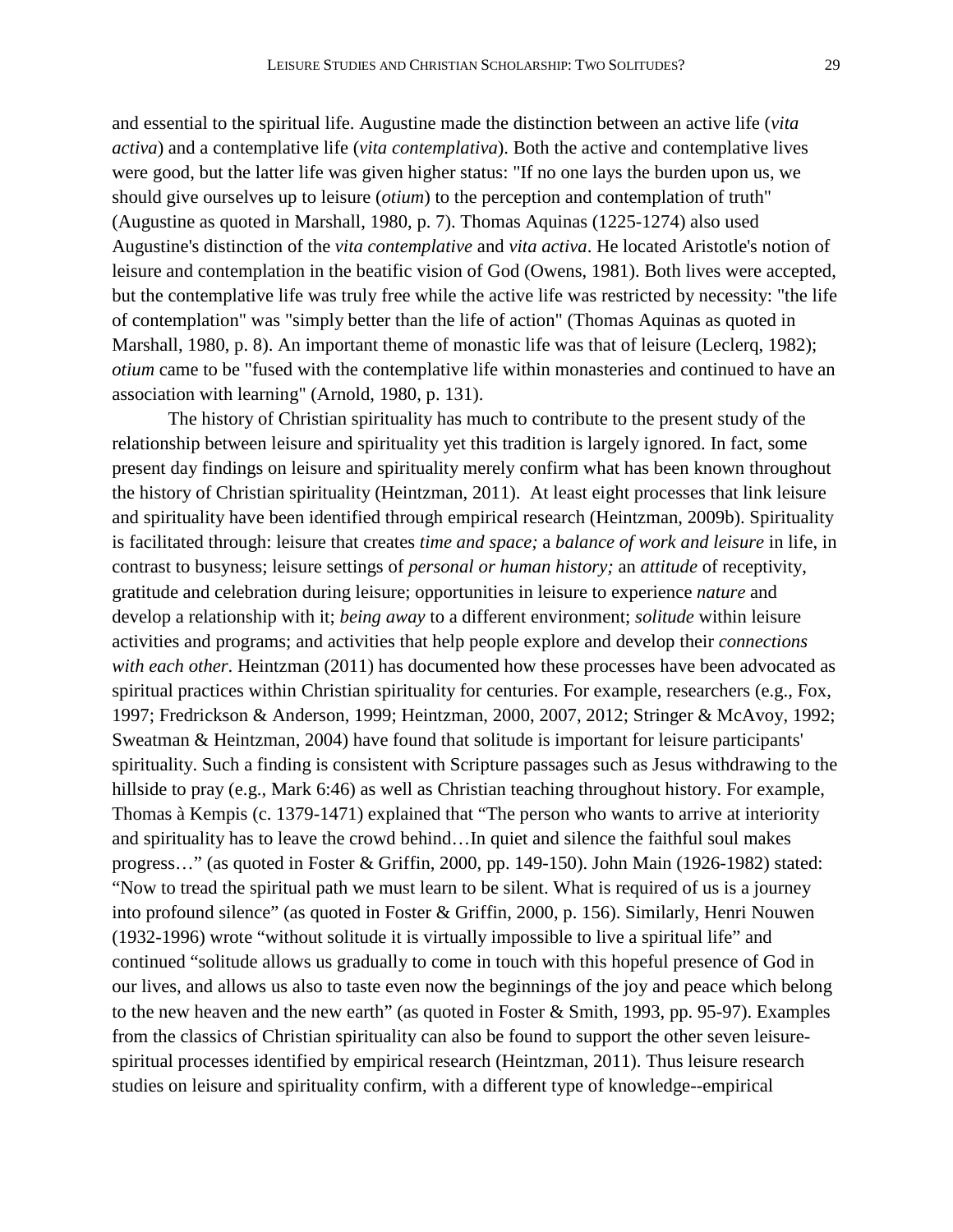knowledge, the experiential knowledge and wisdom that has been passed down through the centuries in the Christian spiritual tradition.

What is interesting in very recent years is that social scientific studies on leisure and spirituality, especially qualitative ones, actually give voice to Christian perspectives in a way that is more visible than books that have been written on Christian perspectives on leisure. Here are a few examples. In a study designed to understand the meanings associated with recreational experience in U.S. National Parks, spiritual themes were the second most prevalent category of themes. Furthermore, while the researcher attempted to remain open to the many deities that might be mentioned by park users, the spiritual themes were dominated by references to God (Hoover, 2012). In a masters' thesis completed on climbing as a spiritual experience, clear differences were seen between Christian climbers and climbers of other spiritual traditions (Pond, 2013). Nature played a different role for Christian participants as it was not only perceived as Creation and a sacred place but it was helpful in connecting more deeply with God. In addition, climbing and the outdoors was viewed as a means of sharing and teaching their spiritual beliefs, while those of other spiritual traditions did not desire to share or spread their spiritual beliefs (Pond, 2013). A study of canoeists in the Boundary Waters Canoe Area Wilderness, turned out to have a Christian-dominated sample and thus two-thirds of the participants referred to the landscape as the creation of their Christian God (Foster, 2012). In a study of gardening, those participants who held religious views of spirituality, taking care of their garden was a grateful response to God, as illustrated by the following comment: "Gardening somehow or another, it's our way of giving back to God, to the earth, what has been given to us" (Lilly as quoted in Unruh & Hutchinson, 2011, p. 572). Lastly in a qualitative study of spiritual experiences in nature those from a religious spiritual tradition clearly articulated a metaphysical framework in which their experiences were viewed as purposeful and intelligible while those who held a nonreligious spiritual perspective struggled to come up with, or resisted interpretations of their spiritual experiences that would give any more substantial meaning to these experiences other than them being pleasant or extraordinary psychological states. Snell and Simmonds (2012) speculated that "Perhaps religious beliefs serve to legitimize the subjective experience of the sacred by providing a language and metaphysical framework that make it more meaningful for long-term self-development and psychological well-being" (p. 332).

### **Conclusion**

A number of observations can be made from a review of the interrelationships between scholarly Christian writings on leisure and leisure studies literature. First, although numerous books have been written in recent decades by Christian scholars on the subject of leisure, very few of these scholars have been leisure studies scholars, and in most cases, these Christian writings have not made reference to some concepts prevalent in leisure studies literature (e.g., leisure as a state of mind, feminist perspectives, serious leisure). Second, with a few exceptions, leisure studies literature rarely references these Christian writings on leisure. Third, leisure studies literature sometimes takes biblical verses out of context and portrays the leisure attitudes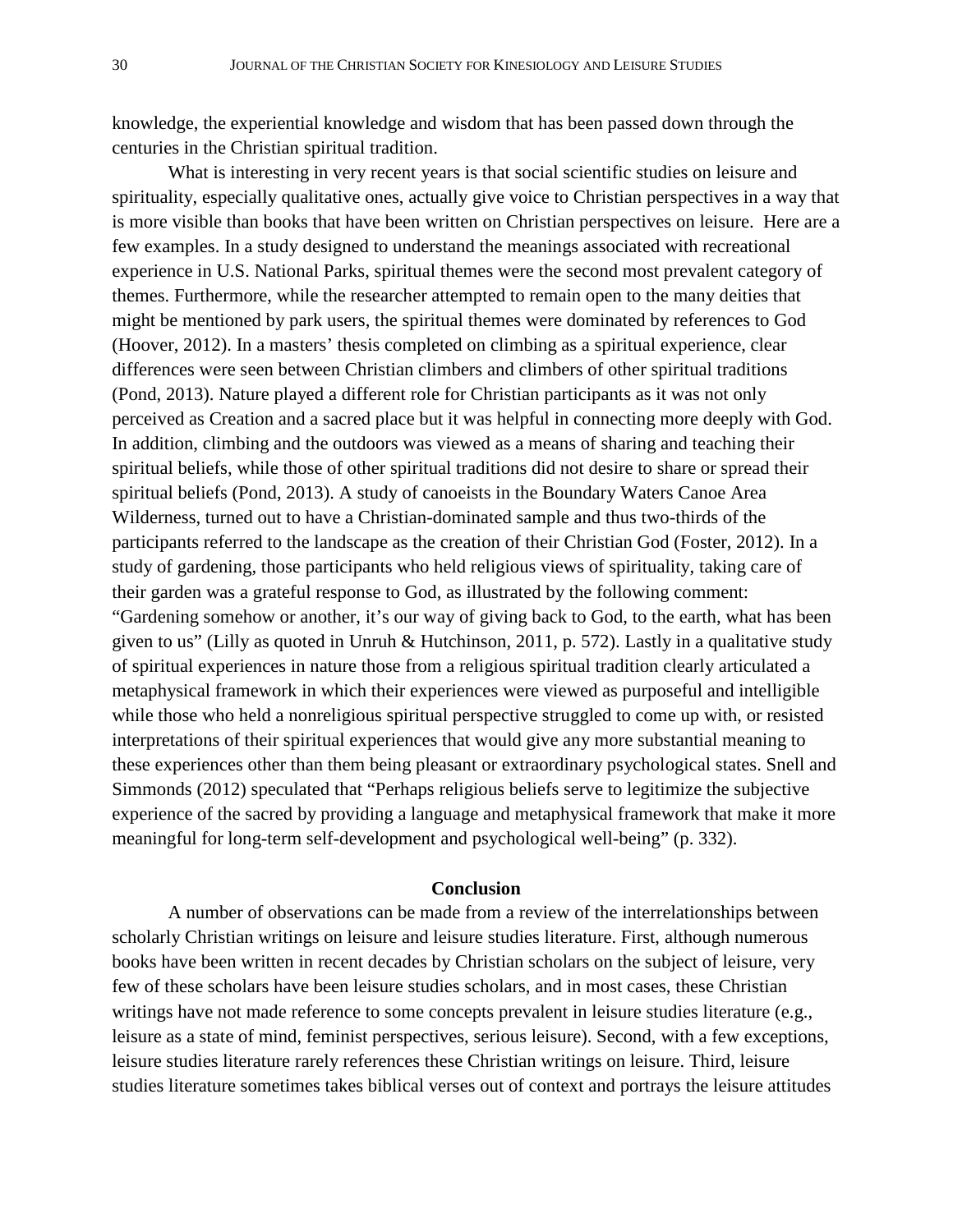and behaviours of some Christian groups such as the Puritans in an overly negative manner. Fourth, while the relationship between leisure studies and Christian scholarship in recent decades may be characterized as that of two solitudes, the recent interest within leisure studies of the relationship between leisure and spirituality offers the possibility of some convergence between the two bodies of literature, although the leisure studies literature tends to favour a more humanistic view of spirituality.

A number of implications for Christian leisure scholars arise from the findings of this paper. First, Christian leisure studies scholars need to keep up-to-date in their reading and knowledge of leisure concepts and theories prevalent in leisure studies literature. Second, while Christian writings on traditional understandings of leisure such as classical leisure, leisure as activity and leisure as time are common, Christian scholars need to offer reflections on more contemporary notions such as leisure as a state of mind, feminist perspectives, and serious leisure. Third, in regards to leisure studies literature rarely referencing Christian writings on leisure, Christians need to go beyond publishing their books with Christian publishers and presenting their papers at Christian conferences. Most of the Christian books on leisure mentioned earlier in the paper were published by Christian publishers. An example of a Christian who has not restricted himself to Christian publishers is Hayden Ramsay whose book *Reclaiming Leisure: Art, Sport and Philosophy* was published by Palgrave Macmillan (2005) and whose book chapter titled "Reflective leisure, freedom and identity" appeared in Elkington and Gammon's (2014) book *Contemporary Perspectives in Leisure: Meanings, Motives and Lifelong Learning* published by Routledge. An example of a conference presentation is Heintzman's (2009a) paper on Psalm 46:10 titled "Have Leisure and Know that I am God: Hermeneutical Considerations" presented at the 2009 National Recreation and Parks Association Leisure Research Symposium. Fourth, when leisure studies research and literature takes biblical verses out of context or inaccurately portrays Christians and Christian groups, Christian scholars need to be encouraged to publish and present research that puts these biblical verses in context or sheds light on inaccurate descriptions of Christians and Christian groups. An excellent example is Johnson's (2009) paper titled "Problematizing Puritan Play," mentioned earlier in this paper, in which he critiques the portrayal of the Puritans in eight leisure studies textbooks. Another example is Heintzman's (2005) paper titled "In and Out of Context: The Use of 2 Thessalonians 3:10 in Leisure Literature" presented at the Eleventh Canadian Congress on Leisure Research. Fifth, Christian leisure scholars should consider conducting more qualitative research studies on the leisure of Christians that gives voice to Christian perspectives as expressed through the words of Christian participants.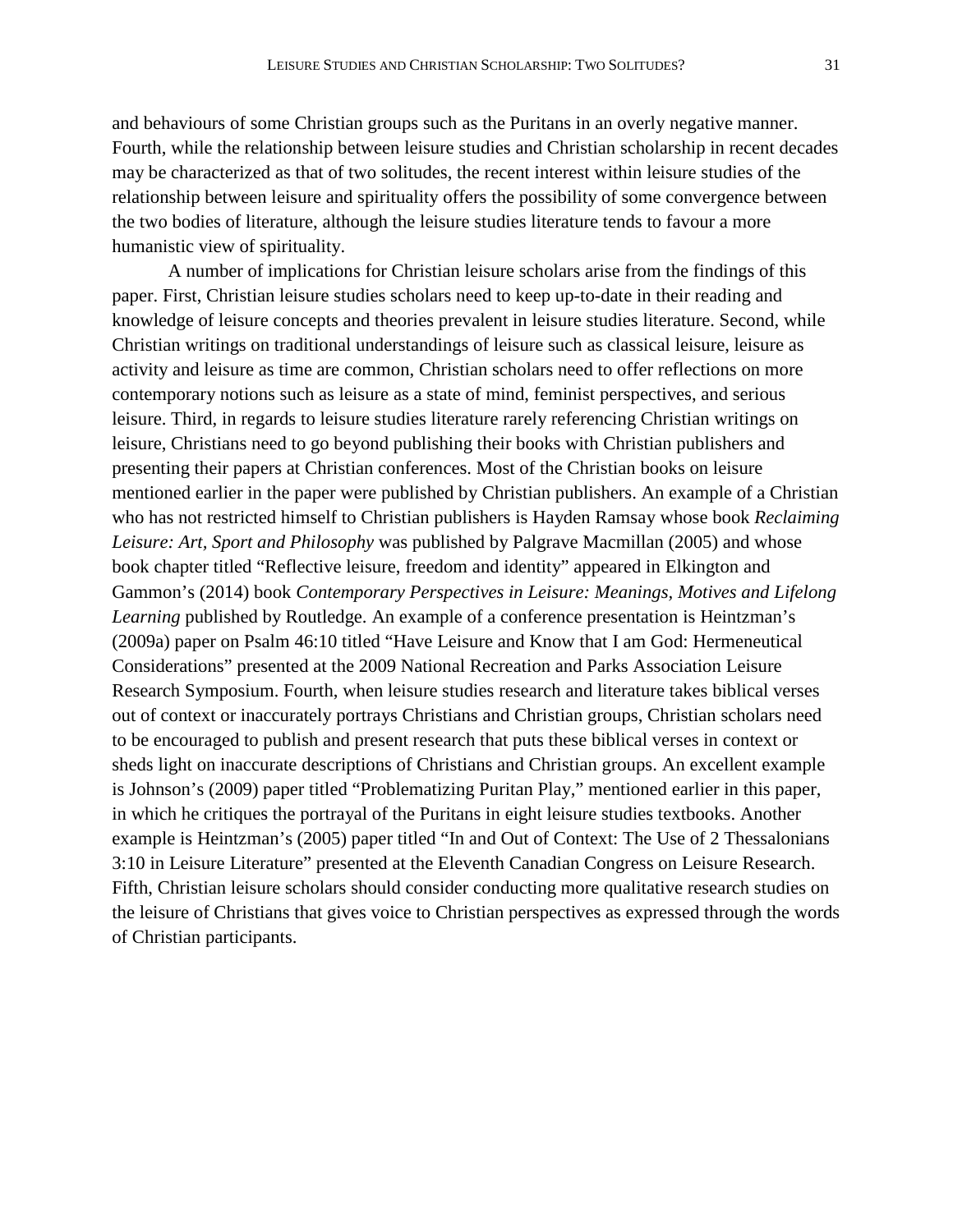#### **References**

- Arnold, S. (1980). The dilemma of meaning. In T.L. Goodale & P.A. Witt (Eds.), *Recreation and leisure: Issues in an era of change* (pp. 5-18). State College, PA: Venture.
- Barrett, C., & Winnifrith, T. (1989). *The philosophy of leisure.* London, UK: Macmillan.
- Berryman, J.W. (1991). *Godly play: A way of religious education.* San Francisco, CA: Harper.
- Billy, D.J. (2001). The call to holy rest. *New Blackfriars*, *82*(962), 182–187.
- Dahl, G. (1972). *Work, play and worship in a leisure-oriented society*. Minneapolis, MN: Augsburg.
- Doohan, L. (1990). *Leisure: A spiritual need*. Notre Dame, IN: Ave Maria Press.
- DuBay, T. (1999). *The evidential power of beauty: Science and theology meet.* San Francisco, CA: Ignatius Press.
- Falwell, J. (1980). *Listen America.* Garden City, NY: Doubleday.
- Fredrickson, L.M., & Anderson, D.H. (1999). A qualitative exploration of the wilderness experience as a source of spiritual inspiration. *Journal of Environmental Psychology, 19*, 21-39.
- Foster, I.M. (2012). *Wilderness, a spiritual antidote to the everyday: A phenomenology of spiritual experiences in the Boundary Waters Canoe Area Wilderness* (Unpublished master's thesis). University of Montana. Missoula, MT.
- Foster, R.J., & Griffin, E. (Eds.). (2000). *Spiritual classics.* New York, NY: Harper San Francisco.
- Foster, R.J., & Smith, J.B. (Eds.). (1993). *Devotional classics.* New York, NY: Harper San Francisco.
- Fox, R.J. (1997). Women, nature and spirituality: A qualitative study exploring women's wilderness experience. In D. Rowe & P. Brown (Eds.), *Proceedings, ANZALS conference*  (pp. 59-64). Newcastle, NSW: Australian and New Zealand Association for Leisure Studies, and the Department of Leisure and Tourism Studies, The University of Newcastle.
- Goodale, T.L. & Godbey, G.C. (1988). *The evolution of leisure: Historical and philosophical perspectives*. State College, PA: Venture.
- Google Scholar. (2015). Retrieved on May 2, 2015 from<http://scholar.google.ca/>
- Hansel, T. (1979). *When I relax I feel guilty*. Elgin, IL: David C. Cook.
- Heintzman, P. (2000). Leisure and spiritual well-being relationships: A qualitative study. *Society and Leisure, 23*(1), 41-69.
- Heintzman, P. (2005). In and out of context: The use of 2 Thessalonians 3:10 in leisure literature. In T. Delamere, C. Randall, & D. Robinson (Eds.), *The two solitudes: Isolation or impact?* The Eleventh Canadian Congress on Leisure Research (pp. 251-256). Nanaimo, BC: Department of Recreation and Tourism Management, Malaspina University-College.
- Heintzman, P. (2007). Men's wilderness experience and spirituality: A qualitative study. In R. Burns & K. Robinson (Comps.), *Proceedings of the 2006 Northeastern Recreation Research Symposium* (pp. 216-225) (Gen. Tech. Rep. NRS-P-14). Newton Square, PA: U.S. Department of Agriculture, Forest Service, Northern Research Station.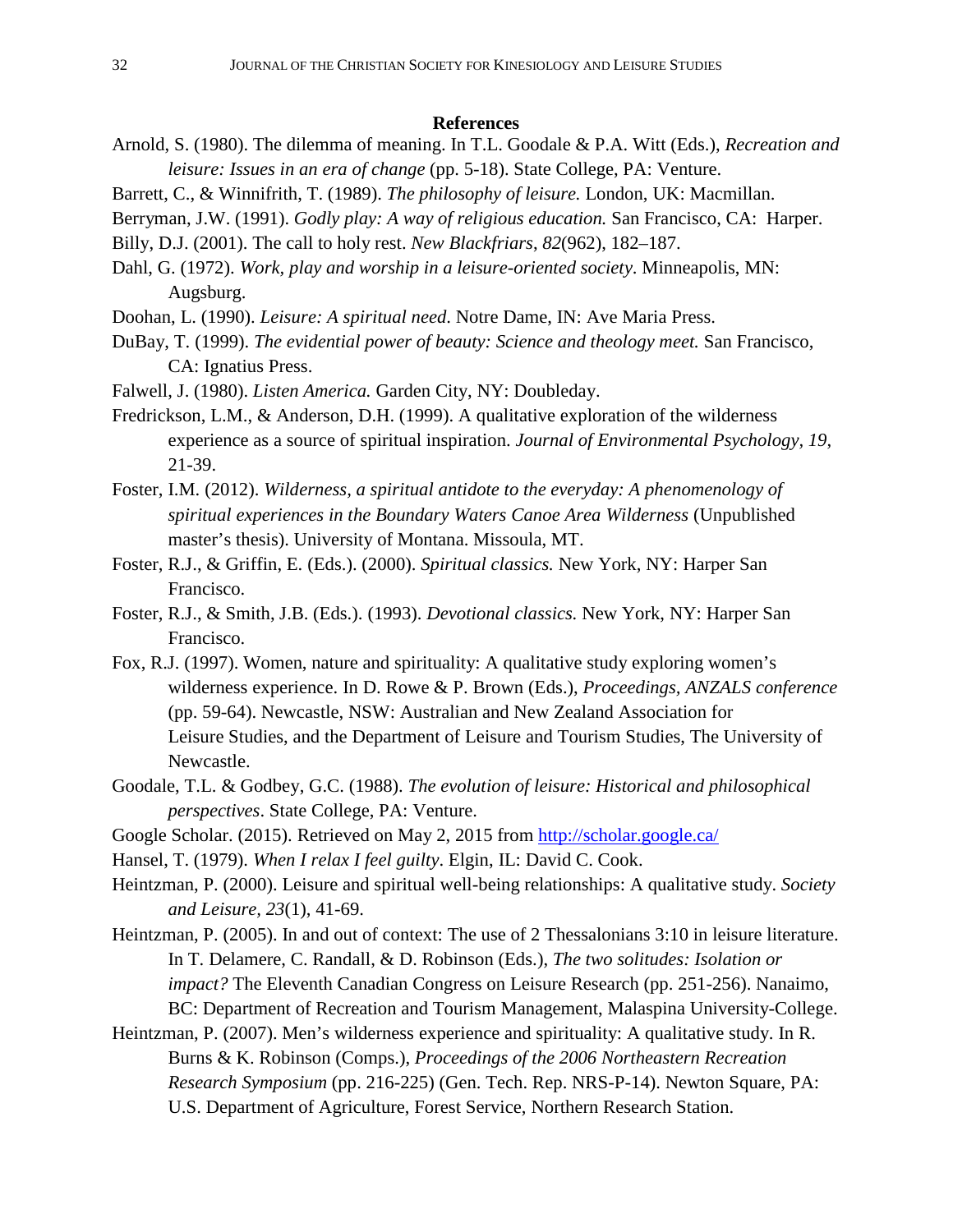Heintzman, P. (2009a). "Have leisure and know that I am God": Hermeneutical considerations. In B.D. Kivel & H. Gibson (Comps.), *Leisure Research Symposium* (pp. 130-134). Ashburn, VA: National Recreation and Parks Association.

Heintzman, P. (2009b). The spiritual benefits of leisure. *Leisure/Loisir, 33*(1), 419-445.

- Heintzman, P. (2010). Leisure studies and spirituality: A Christian critique. *Journal of the Christian Society for Kinesiology and Leisure Studies, 1*, 19-31.
- Heintzman, P. (2011). "There is nothing new under the sun": A weaving of social scientific research findings on leisure and spirituality with wisdom from Christian classics of spirituality. In *An evolving tapestry: Weaving together threads of leisure*. 13th Canadian Congress on Leisure Research, May, 2011 (pp. 148-152). St. Catharines, ON: Department of Recreation and Leisure Studies, Brock University.
- Heintzman, P. (2012). The spiritual dimension of campers' park experience. *Managing Leisure, 17*(4), 291-310.
- Heintzman, P., Van Andel, G.E., & Visker, T.L. (Eds.). (1994). *Christianity and leisure: Issues in a pluralistic society.* Sioux Center, IA: Dordt Press.
- Hemingway, J.L. (1996). Emancipating leisure: The recovery of freedom in leisure. *Journal of Leisure Research, 28*(1), 27-43.
- Henderson, K.A. (2014). *Introduction to recreation services: Sustainability for a changing world.* State College, PA: Venture.
- Henderson, K.A. (2016). Leisure and the academy: Curricula and scholarship in higher education. In G. Walker, D. Scott, & M. Stodolska (Eds.), *Leisure matters: The state and future of leisure studies* (pp. 345-352)*.* State College, PA: Venture.
- Henderson, K.A., Bialeschki, M.D., Hemingway, J.L., Hodges, J.S., Kivel, B.D., & Sessoms, H.D. (2001). *Introduction to recreation and leisure services*, 8<sup>th</sup> ed. State College, PA: Venture.
- Hoover, M. (2012). Understanding National Park visitor experiences through backcountry register content analysis. In J. Bocarro & M. Stodolska (Eds.) *Abstracts from the 2012 Leisure Research Symposium.* Ashburn, VA: National Recreation and Park Association.
- Johnson, K. (2009). "Problematizing Puritan play." *Leisure/Loisir 33*(1), 31–54.
- Johnston, R. K. (1983). *The Christian at play.* Grand Rapids, MI: Eerdmans.
- Lee, R. (1964). *Religion and leisure in America: A study in four dimensions.* New York, NY: Abingdon.
- Lehman, H. (1974). *In praise of leisure*. Kitchener, ON: Herald Press.
- Leclerq, J. (1982). *The love of learning and the desire for God: A study of monastic culture.* New York, NY: Fordham University.
- Marshall, P. (1980). Vocation, work, and jobs. In J. Van Nuis Zylstra (Ed.), *Labour of love: Essays on work* (pp. 1–19). Toronto, ON: Wedge.
- Moltmann, J. (1972). *Theology of play*. New York, NY: Harper & Row.
- Neale, R.E. (1969). *In praise of play*: *Toward a psychology of religion.* New York, NY: Harper & Row.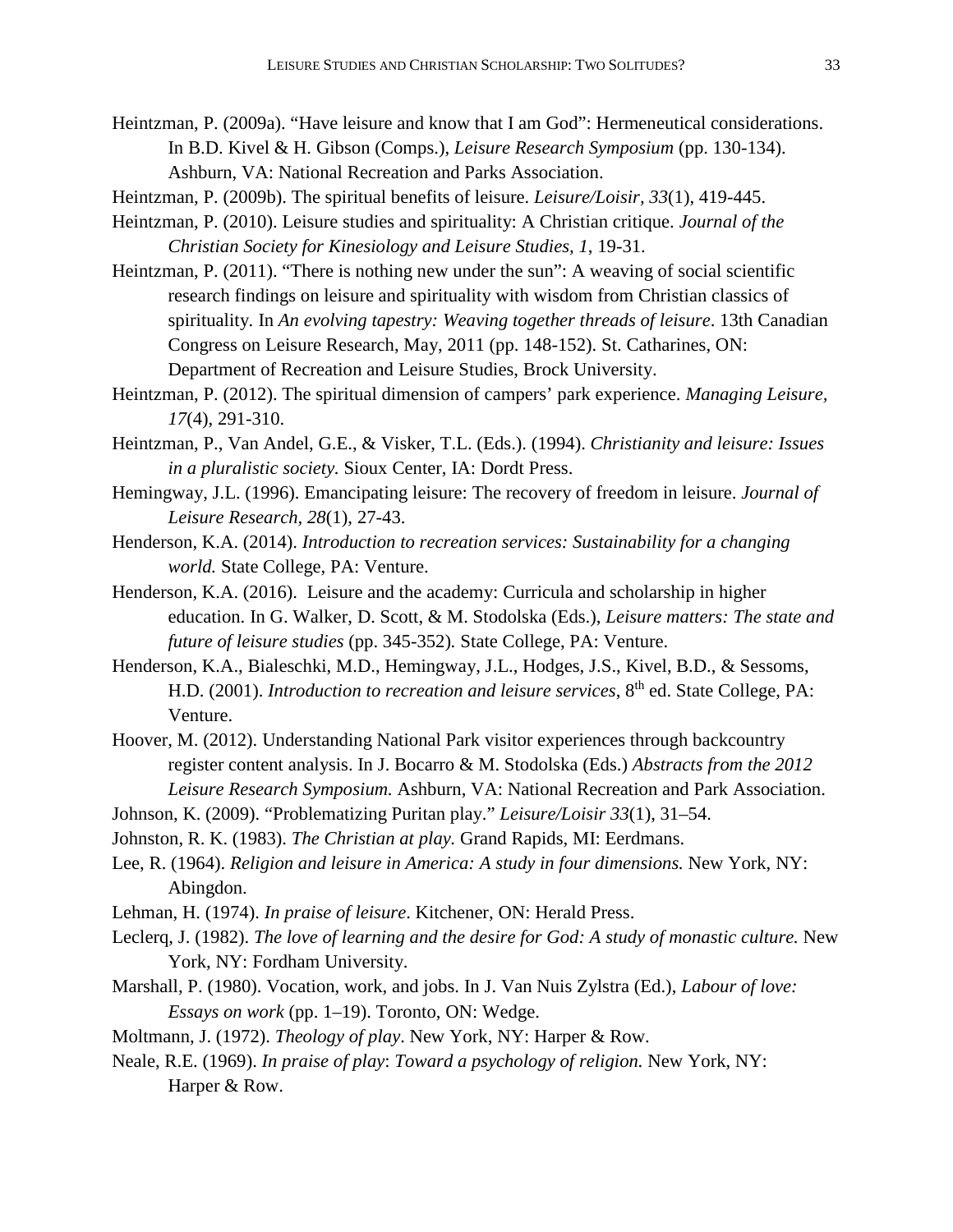- Neville, G. (2004). *Free time: Toward a theology of leisure*. Birmingham, UK: University of Birmingham Press.
- Norden, R. (1965). *The Christian encounters the new leisure.* Saint Louis, MO: Concordia, 1965.
- O'Rourke, J.J. (1977). Work, leisure and contemplation. *American Benedictine Review 28*(4), 351–372.
- O'Sullivan, E. (2013). Power, promise, potential and possibilities of parks, recreation and leisure. In Human Kinetics (Ed.), *Introduction to recreation and leisure,* 2nd ed. Champaign, IL: Human Kinetics.
- Oswalt, J. (1987). *The leisure crisis: A biblical perspective on guilt-free leisure.* Wheaton, IL: Victor Books.
- Owens, J. (1981). Aristotle on leisure. *Canadian Journal of Philosophy, 16,* 713-724.
- Pieper, J. (1952). *Leisure: The basis of culture* (A. Dru, Trans.). New York, NY: Pantheon Books.
- Pond, M.F. (2013). *Investigating climbing as a spiritual experience* (Unpublished master's thesis). Ohio University, Athens, OH.
- Rahner, H. (1972). *Man at play.* New York, NY: Herder & Herder.
- Ramsay, H. (2005). *Reclaiming leisure: Art, sport, and philosophy*. New York, NY: Palgrave Macmillan.
- Ramsay, H. (2014). Reflective leisure, freedom and identity. In S. Elkington & S.J. Gammon, (Eds.), *Contemporary perspectives in leisure: Meanings, motives and lifelong learning* (pp. 173-184). New York, NY: Routledge.
- Ryken, L. (1987). *Work and leisure in Christian perspective*. Portland, OR: Multnomah.
- Ryken, L. (1995). *Redeeming the time: A Christian approach to work and leisure.* Grand Rapids, MI: Baker Books.
- Ryken, L. (2002). *Work and leisure in Christian perspective*. Eugene, OR: Wipf & Stock.
- Samdahl, D. M., & Kelly, J. J. (1999). Speaking only to ourselves? Citation analysis of Journal of Leisure Research and Leisure Sciences. *Journal of Leisure Research, 31*(2), 171-180.
- Shaw, S. M. (2000). If our research is relevant, why is nobody listening? *Journal of Leisure Research*, *32*(1), 147-151.
- Sherrow, J.E. (1984). *It's about time: A look at leisure, lifestyle, and Christianity*. Grand Rapids, MI: Zondervan.
- Snell, T.L., & Simmonds, J.G. (2012). ''Being in that environment can be very therapeutic'': Spiritual experiences in nature. *Ecopsychology*, *4*(4), 326-335.
- Spence, D. (1973). *Towards a theology of leisure with special reference to creativity.* Ottawa, ON: Canadian Parks/Recreation Association.
- Stebbins, R.A. (1982). Serious leisure: A conceptual statement. *Pacific Sociological Review, 25*(2), 251–272.
- Stebbins, R.A. (1997). Casual leisure: A conceptual statement. *Leisure Studies, 16*(1), 17–25.
- Stebbins, R.A. (2005). Project-based leisure: Theoretical neglect of a common use of free time. *Leisure Studies, 24*(1), 1–11.